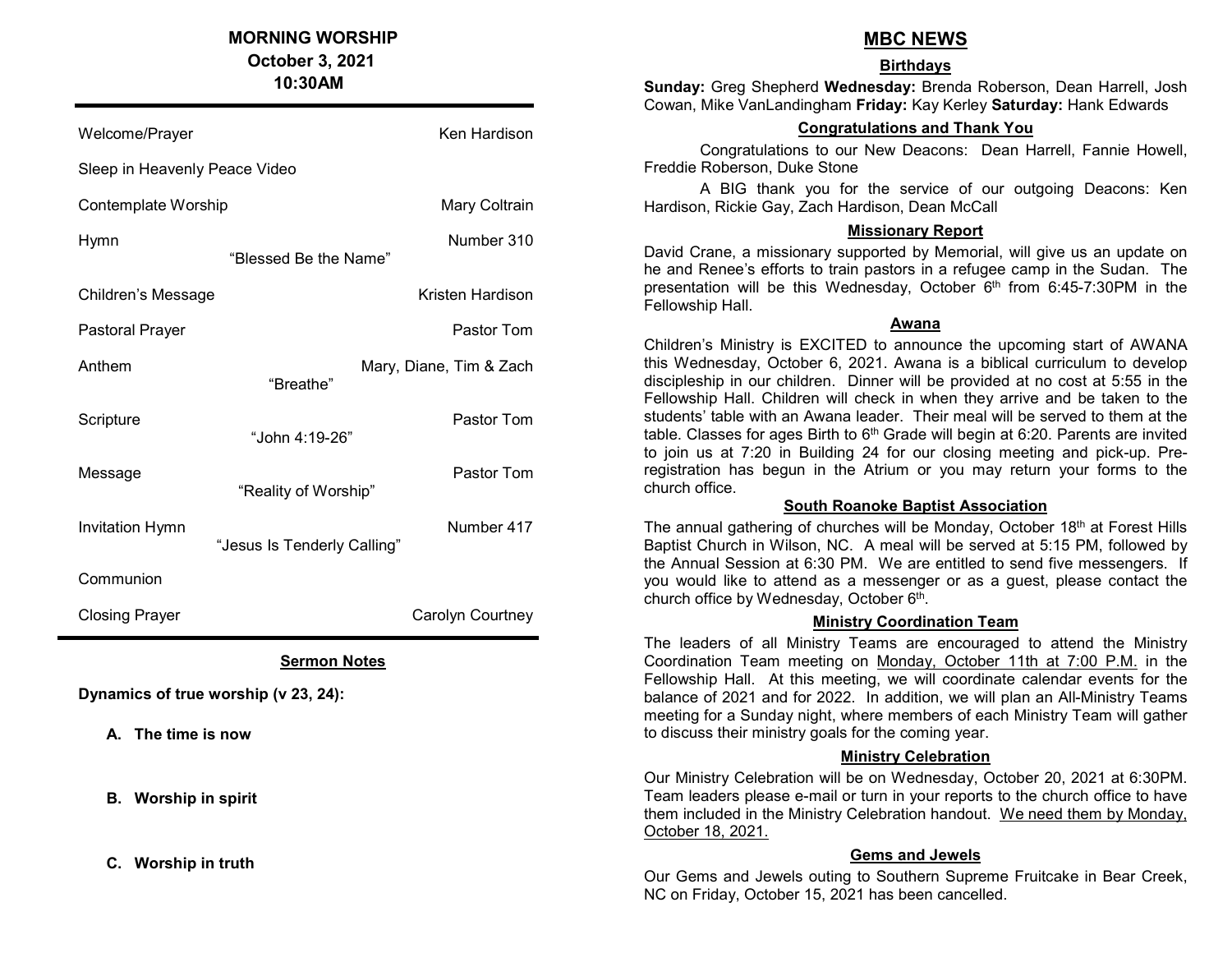#### OPPORTUNITIES OF THE WEEK

| Sunday                | <b>October 3, 2021</b>                                 |
|-----------------------|--------------------------------------------------------|
| 9:15-10:15<br>9:15 AM | Library Open<br><b>Sunday School</b>                   |
| 10:30                 | Morning Worship – Sanctuary – Live Stream – Live Radio |
|                       | WIAM 900AM - 97.5FM                                    |
| 10:30                 | Children's Worship - Fellowship Hall                   |
| $2:00$ PM             | Diaconate Meeting - Fellowship Hall                    |
| 5:00                  | Mom's in Prayer                                        |
| 6:00                  | Youth (Grades 6-12) - Dairy Queen                      |
| Monday                | <b>October 4, 2021</b>                                 |
| 3:00 PM               | Prayer Team                                            |
| 6:15                  | Handbells - TIME CHANGE                                |
| Tuesday               | <b>October 5, 2021</b>                                 |
| 9:30 AM               | Ladies Bible Study - "The Chosen" - Building 24        |
| Wednesday             | <b>October 6, 2021</b>                                 |
| 5:00 PM               | Children's Choir                                       |
| 6:00                  | Meal - Hamburger Steak, Mashed Potatoes, Green         |
|                       | Beans                                                  |
| 6:30                  | David Crane Speaking, Awana and Youth Activities       |
| 7:00                  | <b>College and Career Class</b>                        |
| 7:30                  | Christmas Rehearsal                                    |
| 8.15                  | Choir Rehearsal                                        |
|                       |                                                        |

### Harvest Hoopla

Church family, as we near the end of September Children's Ministry has begun planning for Harvest Hoopla, the last Wednesday in October, 10/27/21. We are planning to try something different this year and have Trunk or Treat. We feel this will allow us to be outdoors and social distance. We are asking the church family to participate by signing up to have a trunk at the event. You can decorate your trunk with a theme with Christian base and have a game or be provided a game for children to play. Candy will be provided for you to hand out. We will also need volunteers to help with traffic control, popcorn etc. We will have a sign-up sheet at the Welcome Wall or you can contact Harris Harrell, Jane Ashley White, or Kristen Hardison. We will also be starting to collect candy which can be left in a box by the nursery/preschool atrium.

#### Ministry Opportunity

We have a great ministry opportunity for you! We need 1 Sunday School Teacher for our Toddlers to 2-Year-Old Class and 2 Sunday School Teachers for our 3-year-old to Preschool. If you would be willing to help please contact Rickie Gay, Sunday School Director. Thanks!

#### Pictorial Directory

We are preparing to do a new pictorial directory. We need someone willing to lead and a few volunteers to help. We will have an organizational meeting with the church consultant to give more details. Please contact the church office if you would be willing to help.

#### Youth News

Youth Tonight – 6:00PM – Dairy Queen – Outdoor Seating Area – Bring money for food

#### VOLUNTEERS FOR MINISTRIES – October 3, 2021

Deacon of the Month – Carolyn Courtney Facilities Team – Scott West Courtesy Walk – Caleb Johnson Flowers – Anita S. Roberson Nursery Chair – Birth–2 Year Olds – Kacy and Derek Moore 3–5 Year Olds – Hope and Andy Eure Children's Worship Leaders: Harris and Matthew Harrell Sunday Tellers – James Cratt and Diane Hardison Tuesday Teller – Sheila Godard Greeters – Dan, Fin and Parker VanStaalduinen (Sanctuary Greeters), Amanda and Tate VanStaalduinen (Double Glass Door in Atrium)

## CURRENT PRAYER CONCERNS

#### MBC Web Page www.membap.org \*\*\*\*\*\*\*\*\*\*\*\*\*\*\*\*\*\*\*\*\*\*\*\*\*\*\*\*\*\*\*\*\*\*\*\*\*\*\*\*\*\*\*\*\*\*\*\*\*\*\*\*\*\*\*\*\*\*\*\*\*\*\*\*\*\*\*\*\*\*\*\*\*\*\*\*\*\*\*\*\*\*\*\*\*\*\*\*\*\*\*\*\*\*\*\*\*\*\*\*\*\*\*\*\*\*\*\*\*\*\*\*\*\*\*\*\*\*\*\*\*\*\*\*\*\*\*

**Sympathy:** To Paul Johnson and family in the death of his sister, Dorothy Coombe. \*\*\*\*\*\*\*\*\*\*\*\*\*\*\*\*\*\*\*\*\*\*\*\*\*\*\*\*\*\*\*\*\*\*\*\*\*\*\*\*\*\*\*\*\*\*\*\*\*\*\*\*\*\*\*\*\*\*\*\*\*\*\*\*\*\*\*\*\*\*\*\*\*\*\*\*\*\*\*\*\*\*\*\*\*\*\*\*\*\*\*\*\*\*\*\*\*\*\*\*\*\*\*\*\*\*\*\*\*\*\*\*\*\*\*\*\*\*\*\*\*\*\*\*\*\*\*

Vidant Medical Center: Dink Mills \*\*\*\*\*\*\*\*\*\*\*\*\*\*\*\*\*\*\*\*\*\*\*\*\*\*\*\*\*\*\*\*\*\*\*\*\*\*\*\*\*\*\*\*\*\*\*\*\*\*\*\*\*\*\*\*\*\*\*\*\*\*\*\*\*\*\*\*\*\*\*\*\*\*\*\*\*\*\*\*\*\*\*\*\*\*\*\*\*\*\*\*\*\*\*\*\*\*\*\*\*\*\*\*\*\*\*\*\*\*\*\*\*\*\*\*\*\*\*\*\*\*\*\*\*\*\*

Newly Added Prayer Concerns: Jessie Critcher (Mother of Margie Coltrain) \*\*\*\*\*\*\*\*\*\*\*\*\*\*\*\*\*\*\*\*\*\*\*\*\*\*\*\*\*\*\*\*\*\*\*\*\*\*\*\*\*\*\*\*\*\*\*\*\*\*\*\*\*\*\*\*\*\*\*\*\*\*\*\*\*\*\*\*\*\*\*\*\*\*\*\*\*\*\*\*\*\*\*\*\*\*\*\*\*\*\*\*\*\*\*\*\*\*\*\*\*\*\*\*\*\*\*\*\*\*\*\*\*\*\*\*\*\*\*\*\*\*\*\*\*\*\*

Military: Chris Holland, Josh Bailey, Everett Paschal, Jack Merker, William Manning, Perry Wadsworth, Matt Dougherty, Kristen Caldwell, Calvin Dickinson

\*\*\*\*\*\*\*\*\*\*\*\*\*\*\*\*\*\*\*\*\*\*\*\*\*\*\*\*\*\*\*\*\*\*\*\*\*\*\*\*\*\*\*\*\*\*\*\*\*\*\*\*\*\*\*\*\*\*\*\*\*\*\*\*\*\*\*\*\*\*\*\*\*\*\*\*\*\*\*\*\*\*\*\*\*\*\*\*\*\*\*\*\*\*\*\*\*\*\*\*\*\*\*\*\*\*\*\*\*\*\*\*\*\*\*\*\*\*\*\*\*\*\*\*\*\*\*

David & Renee, Nikki & Steve Hart, Tim & Lynn Davis (Daughter of Tommy & Jean Harris)

#### Pastor Information:

Pastor Tom Doubt (Interim)

(252) 417-4417 (Cell Number)

know.doubt.268@gmail.com